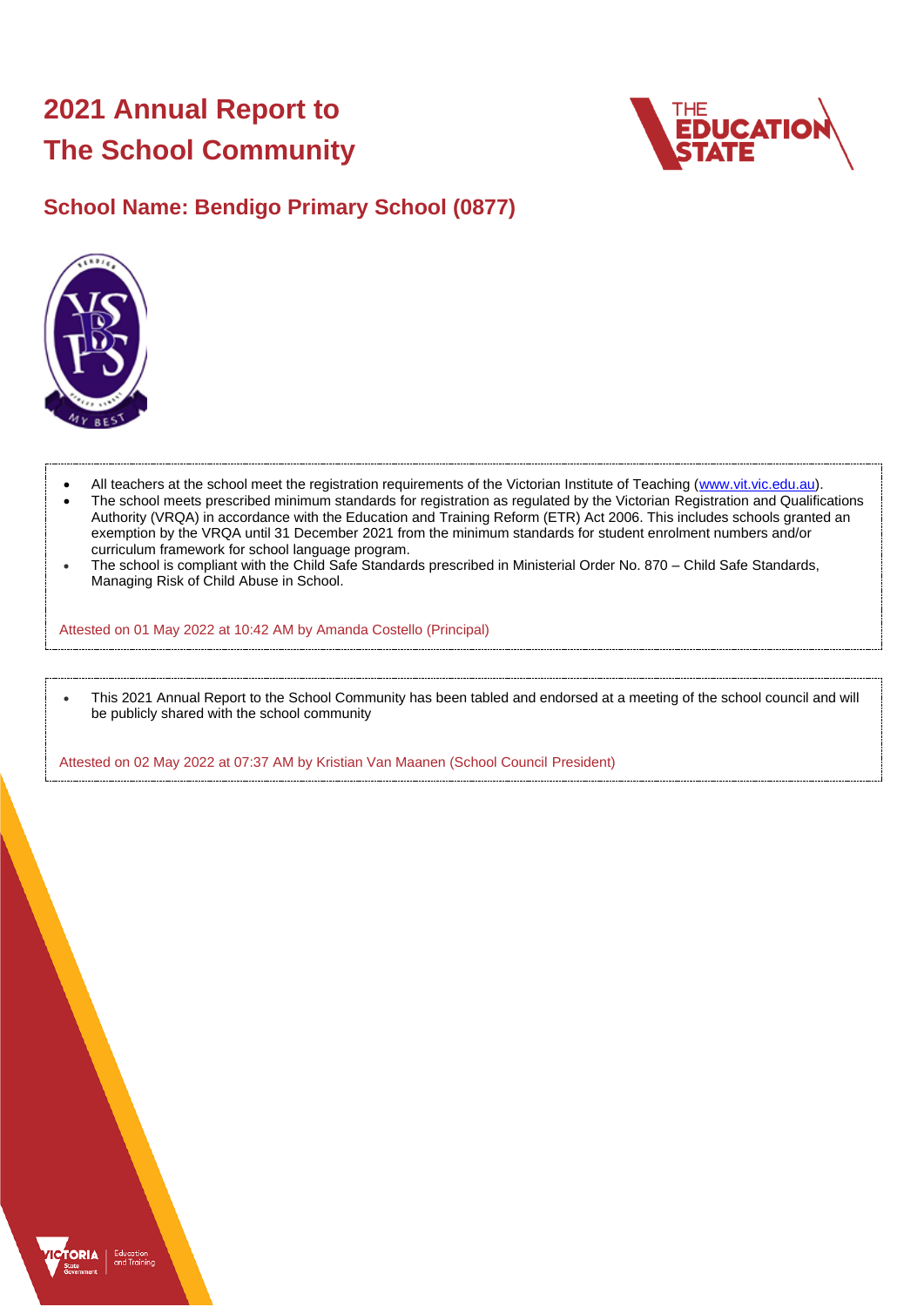

## How to read the Annual Report

## What does the *'About Our School'* commentary section of this report refer to?

The 'About our school' commentary provides a brief background on the school, an outline of the school's performance over the year and future directions.

The 'School Context' describes the school's vision, values and purpose. Details include the school's geographic location, size and structure, social characteristics, enrolment characteristics and special programs.

The 'Framework for Improving Student Outcomes (FISO)' section includes the improvement initiatives the school has selected and the progress they have made towards achieving them through the implementation of their School Strategic Plan and Annual Implementation Plan.

### What does the *'Performance Summary'* section of this report refer to?

The Performance Summary includes the following:

### **School Profile**

- student enrolment information
- the school's 'Student Family Occupation and Education' category
- a summary of parent responses in the Parent Opinion Survey, shown against the statewide average for Primary schools
- school staff responses in the area of School Climate in the School Staff Survey, shown against the statewide average for Primary schools

#### **Achievement**

- English and Mathematics for Teacher Judgements against the curriculum
- English and Mathematics for National Literacy and Numeracy tests (NAPLAN).

### **Engagement**

Student attendance at school

### **Wellbeing**

Student responses to two areas in the Student Attitudes to School Survey:

- Sense of Connectedness
- Management of Bullying

Results are displayed for the latest year and the average of the last four years (where available). As NAPLAN tests were not conducted in 2020, the NAPLAN 4-year average is the average of 2018, 2019 and 2021 data in the 2021 Performance Summary.

## Considering COVID-19 when interpreting the Performance Summary

The Victorian community's experience of COVID-19, including remote and flexible learning, had a significant impact on normal school operations in 2020 and 2021. This impacted the conduct of assessments and surveys. Readers should be aware of this when interpreting the Performance Summary.

For example, in 2020 and 2021 school-based surveys ran under changed circumstances, and NAPLAN was not conducted in 2020. Absence and attendance data during this period may have been influenced by local processes and procedures adopted in response to remote and flexible learning.

Schools should keep this in mind when using this data for planning and evaluation purposes.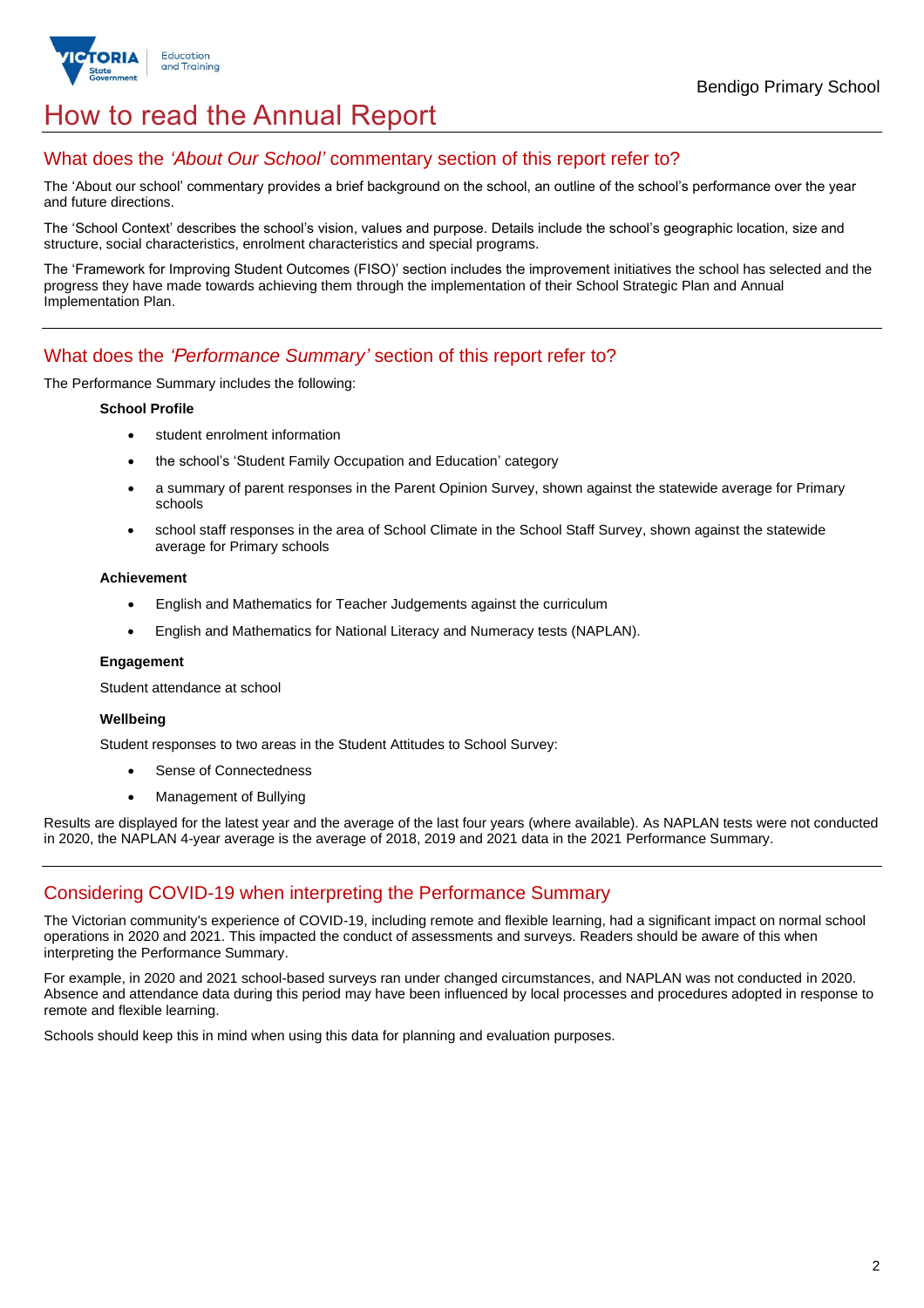

## How to read the Annual Report (continued)

### What do *'Similar Schools'* refer to?

Similar Schools are a group of Victorian government schools with similar characteristics to the school.

This grouping of schools has been created by comparing each school's socio-economic background of students, the number of non-English speaking students and the school's size and location.

## What does *'NDP'* or '*NDA*' mean?

'NDP' refers to no data being published for privacy reasons or where there are insufficient underlying data. For example, very low numbers of participants or characteristics that may lead to identification will result in an 'NDP' label.

'NDA' refers to no data being available. Some schools have no data for particular measures due to low enrolments. There may be no students enrolled in some year levels, so school comparisons are not possible.

Note that new schools only have the latest year of data and no comparative data from previous years. The Department also recognises unique circumstances in Specialist, Select Entry, English Language, Community Schools and schools that changed school type recently, where school-to-school comparisons are not appropriate.

## What is the *'Victorian Curriculum'*?

The Victorian Curriculum F–10 sets out what every student should learn during his or her first eleven years of schooling. The curriculum is the common set of knowledge and skills required by students for life-long learning, social development and active and informed citizenship.

The Victorian Curriculum is assessed through teacher judgements of student achievement based on classroom learning.

The curriculum has been developed to ensure that school subjects and their achievement standards enable continuous learning for all students, including students with disabilities.

The 'Towards Foundation Level Victorian Curriculum' is integrated directly into the curriculum and is referred to as 'Levels A to D'.

'Levels A to D' may be used for students with disabilities or students who may have additional learning needs. These levels are not associated with any set age or year level that links chronological age to cognitive progress (i.e., there is no age expected standard of achievement for 'Levels A to D').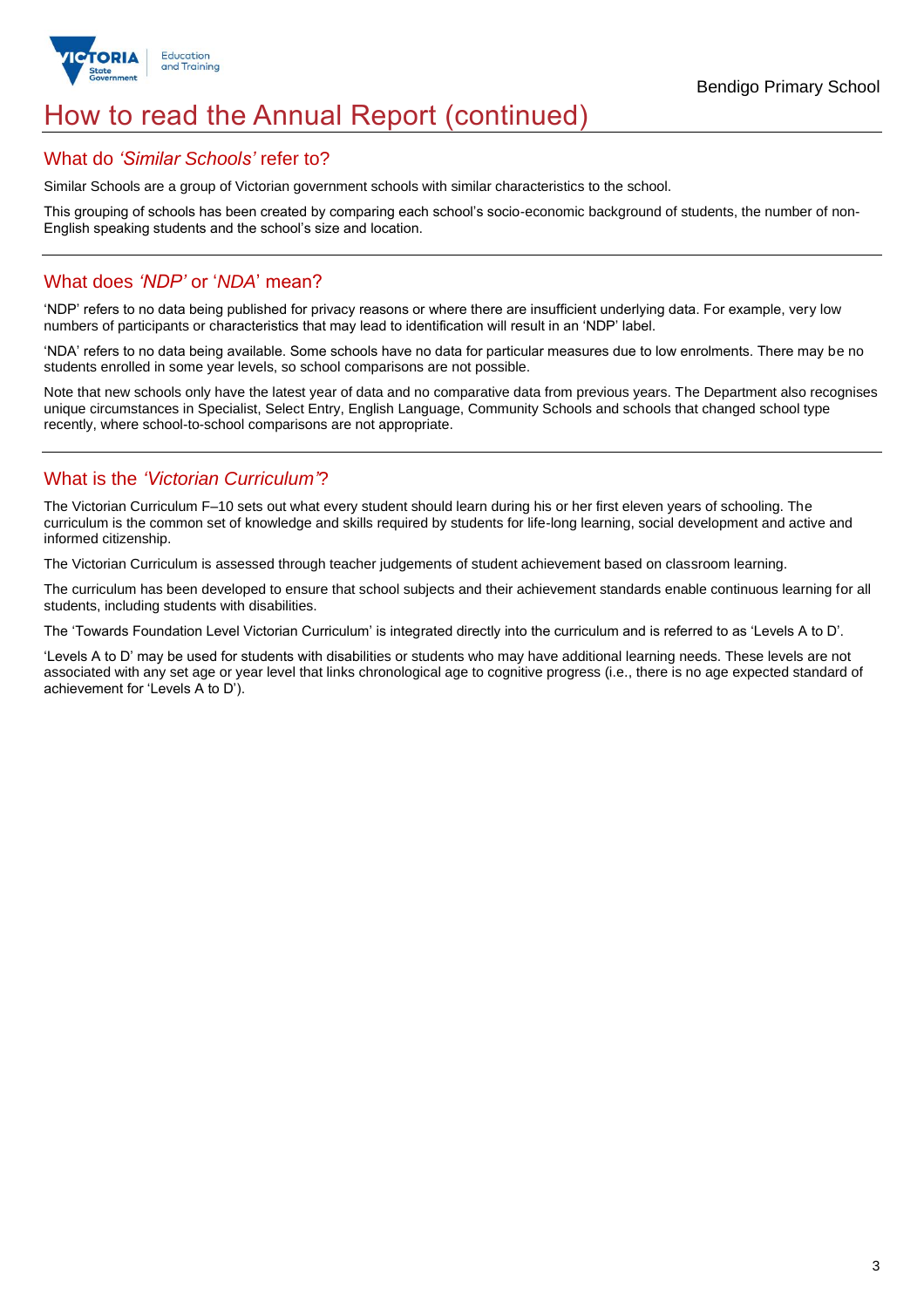

## **About Our School**

## School context

Bendigo Violet Street Primary School is situated in central Bendigo. Our school community is diverse, including families that live in close proximity, as well as a number of families from neighbouring suburbs. Our school buildings reflect our pride in links with the past.

We have a well-maintained main building that has celebrated its 150th anniversary, housing the Administration are and the Grade 3- 6 unit. The upper building, in contrast with open spaces, has been designed to allow the Early Years team to provide a current flexible teaching space, for indoor and outdoor programmes.

Under the umbrella of our school values of integrity, respect, inclusion and honesty, sits the conviction that our school is built on the five founding pillars: self- awareness, self- control, self-motivation, being able to manage our

relationships and developing empathy. [Wilson McCaskill, Social Competencies programme -Play is the Way]. At Bendigo Violet Street Primary School, we provide all students with a challenging learning environment and the educational, technological and social skills that enable them to become valued members of the community. Our school Motto is My Best and it applies to everyone at all times. We are committed to providing personalised learning in a supportive community focussed environment.

The school has a strong focus in Literacy and Numeracy. The Vic curriculum is delivered in all learning areas with a strong focus on English and Mathematics.

An inquiry/investigation pedagogy is used to engage students with their learning, Investigation Time in Years F-2 and Educational Research Projects in Years 3-6.

Our priority for the implementation of the Developmental Curriculum in Foundation to Grade Two, allows students to transition to school, direct their own learning and lay the foundations for Inquiry Learning in the senior grades. Weekly specialist Art, Music and Physical Education programs are taught by specialist staff.

In LOTE, specialist weekly Chinese Mandarin lessons are taught from Foundation to Grade 6.

Our specialised Kitchen/ Garden programme has continued to engage students and families. Each class attends a weekly garden class with our Kitchen / Grade specialist and their class teacher.

Our school community values relationships with: a supportive Parents and Friends Group, a pro-active School Council and the unique presence of our past students, parents and staff group, known as the Violetarians.

We prioritise links with the local community ie Friends of Ironbark Gully group, The Long Gully Community Centre and our partnership with the Smith Family.

A total of 203 students are enrolled at Bendigo Primary School in 2021, 95 females and 101 males, in Grades Foundation to Six. The school operates 9 grades organised into 4 levels. Two percent of students have English as an additional language, supported via access to the shared EAL leading teacher. Four percent are Aboriginal or Torres Strait Islander and the school ensures their culture is recognised through the curriculum, school activities and working in partnership with our KESO. Three percent of students are directly supported with funding through the Inclusive Schools Programme, with explicit goals and priorities targeted through the student's Individual Education Plans. A wider range of students are also supported in classrooms by Education Support staff (Tier 2 funding). Our school's socio-economic band value is: Low to Medium.

The school has 12.5 equivalent full-time (EFT) teaching staff and 6 full-time equivalent (EFT) Education Support staff. Our teaching staff consists of 9 classroom teachers, 3 Specialist teachers (part time), 1 Literacy Intervention and Support teacher, 1 Learning Specialist and 1 Principal. In addition, we have 5 classroom based education Support Staff of various time fractions, 1 After School Care Co-ordinator, 1 Garden Program Co-ordinator and 1 Business Manager.

## Framework for Improving Student Outcomes (FISO)

During 2021 BPS extended the Tutoring Program to support students who have not made expected growth, including on site instruction and explicit support during remote learning periods.

Data collection and analysis of teacher judgements (EOI, MOI and Naplan) continued to identify students in need to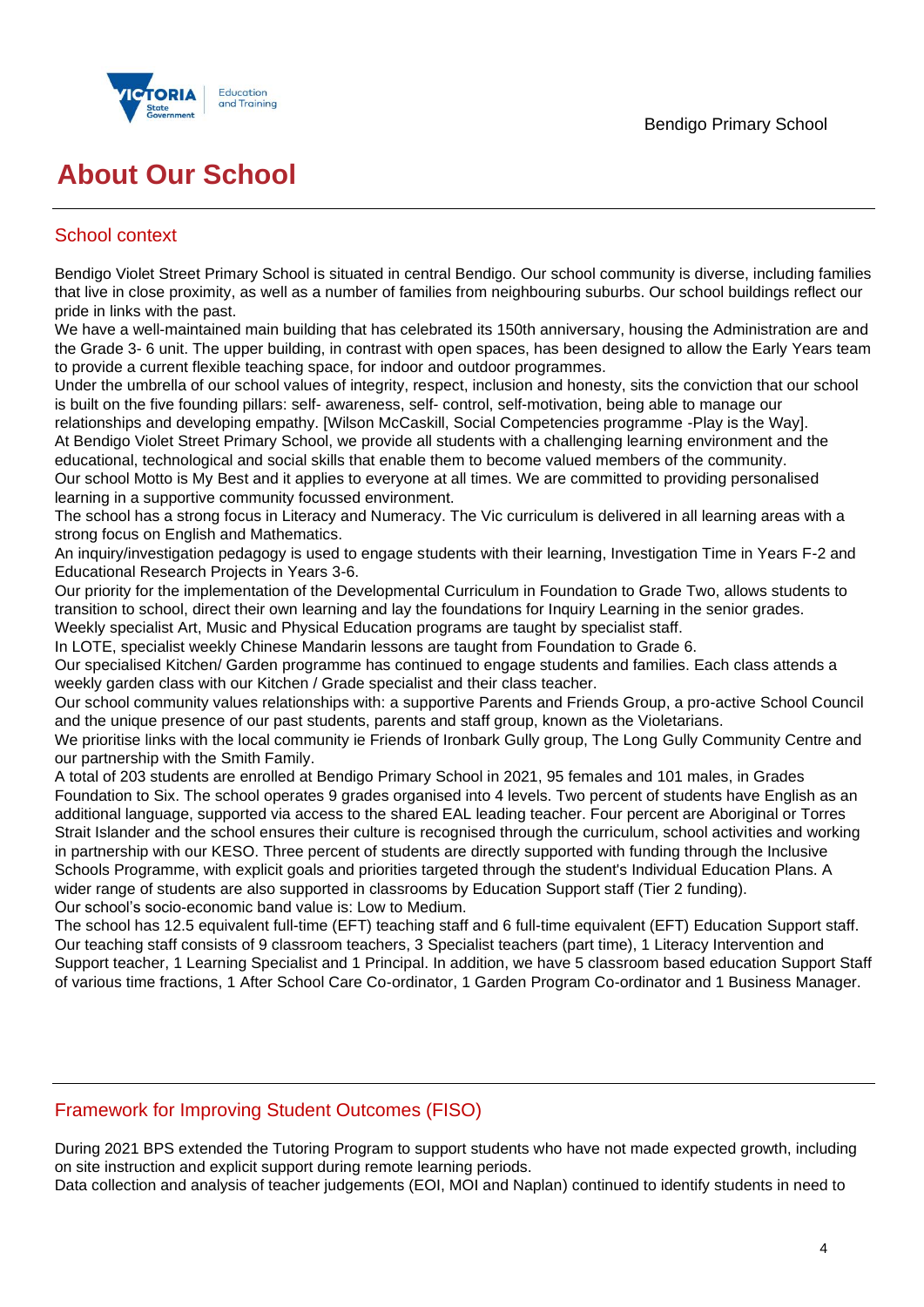## Bendigo Primary School



allow for more explicit support.

The increase in time allocation of the Learning Specialist in 2021 enabled greater support for classroom teacher's planning and mentoring in line with school priorities.

The purchase of resources to support Literacy and Numeracy programs ( ie mentor texts) allowed for the implementation of planned PD activities also.

Continued use of Student Feedback surveys facilitated the development of a scope and sequence for student voice. This continues to be reviewed.

Development of a plan to address chronic attendance issues is yet to be fully implemented.

Adjustment for Covid expectations continues to be a challenges for all schools and a strong focus on monitoring student learning during remote periods assisted the success of this.

Use of Sentral for communicating with parents has been particularly successful. The next step is to engage parents in using Sentral for absence and continuous assessment activities.

Improved parent engagement through on-site community opportunities will further enhance parent connnections.

### Achievement

**English** 

School adopted Fountas & Pinnell as a whole school benchmarking program.

All staff have conducted Fountas and Pinnell PD and gained greater consistency with administrating and interpreting student responses.

Term and weekly planners incorporate F & P goals for guided reading and the Continuum s used for planning purposes.

F & P resources were purchased to support classroom programs.

Regular writing moderation sessions have been conducted across unit and whole school teams.

Whole school has completed  $6 + 1$  traits PD and is now adopted as a whole school approach to writing.

Tutoring program has supported students who had not made relevant growth in Literacy.

Literacy Intervention Program supported students working at below expected level. Reading Recovery for Grade 1 students was fully implemented.

All staff are now trained in PLC Inquiries where pre and post assessments are conducted and inquiries are targeted, based on assessment and data.

Greater consistency has been achieved in planning for Literacy, with specific time allocated for team planning

The use of Essential Assessment Literacy components have allowed for greater consistency in teacher judgements.

### **Mathematics**

The Tutoring program supported students who have not made expected growth in Maths in the previous year, based on data collected.

Data collection and analysis of teacher judgements, EOI, MOI and Naplan allowed for review of data for growth targets and AIP priorities. The collection, use and review of data, informed growth targets and AIP priorities.

there was an increase time allocated to Learning Specialist for classroom and teacher support.

Resources were purchased to support the Numeracy programs.

Despite lockdowns, Maths PD was still undertaken via Webex.

EMU,(Extending Mathematics Understanding program) targeting Grade 1 and 2 students, was extended to two groups of students per day.

The use of Essential Assessment Numeracy component has allowed for greater consistency in teacher judgements.

### Engagement

School wide processes for monitoring attendance have been revised and implemented.

Leaders monitored attendance of at risk students and supported class teacher processes to follow up.

A consistent, whole school approach to developing student's social skills (development through revisiting Wilson Mc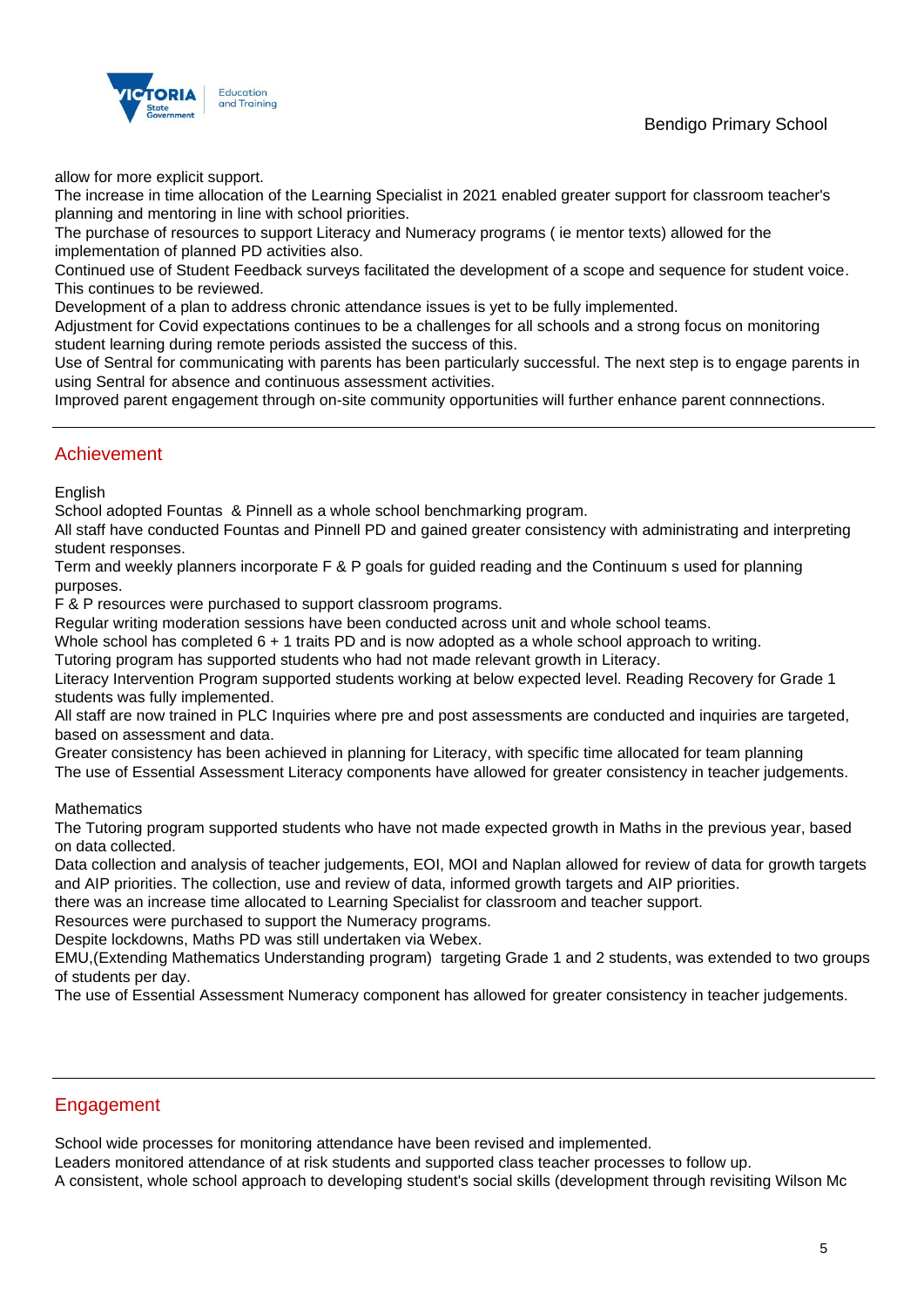

## Bendigo Primary School

Caskill Social Competencies Pillars) has also been a focus for families. A PD session was provided for families also. The promotion of Wilson Mc Caskill pillars through out the school, aligned with respectful relationships.

A number of student feedback surveys were undertaken and used to reflect on social/ emotional well- being and further define vulnerable students.

The development of scope and sequence F- 6 to develop greater student agency, including goal setting remains a work in progress.

## **Wellbeing**

The Well being SIT team assisted teachers to use Wilson Pillars when planning and delivering lessons, to develop a consistent use of language.

Consistent use of Sentral to monitor attendance (for identified at risk cohort) and implementation of attendance plans where necessary, these are developed with teachers and parents. Protocols developed when attendance is flagged as a concern.

Students attitudes to school survey data shows improved student perceptions to learning, confidence and student agency.

Improved use of email, social media and Webex, promoted greater communication and connectedness with families during remote learning periods. This was extended to class information sessions and to school assemblies Parent Opinion Survey data shows improved parent perceptions of partnerships in learning and student connectedness to school.

## Finance performance and position

All funds received from the Department, or raised by the school, have been expended, or committed to subsequent years, to support the achievement of educational outcomes and other operational needs of the school, consistent with Department policies, School Council approvals and the intent/purposes for which funding was provided or raised. Current project completion (as scheduled by the VSBA resulting from the recent facilities audit) has been suspended due to COVID restrictions, in particular repairs to the roof (main building) and replacement of external retaining walls. When completed, further maintenance tasks can then be prioritised (ie painting, plaster repair work and replacement floor coverings).

> **For more detailed information regarding our school please visit our website at [www.benviolet.vic.edu.au](file:///C:/Users/02038324/Downloads/www.benviolet.vic.edu.au)**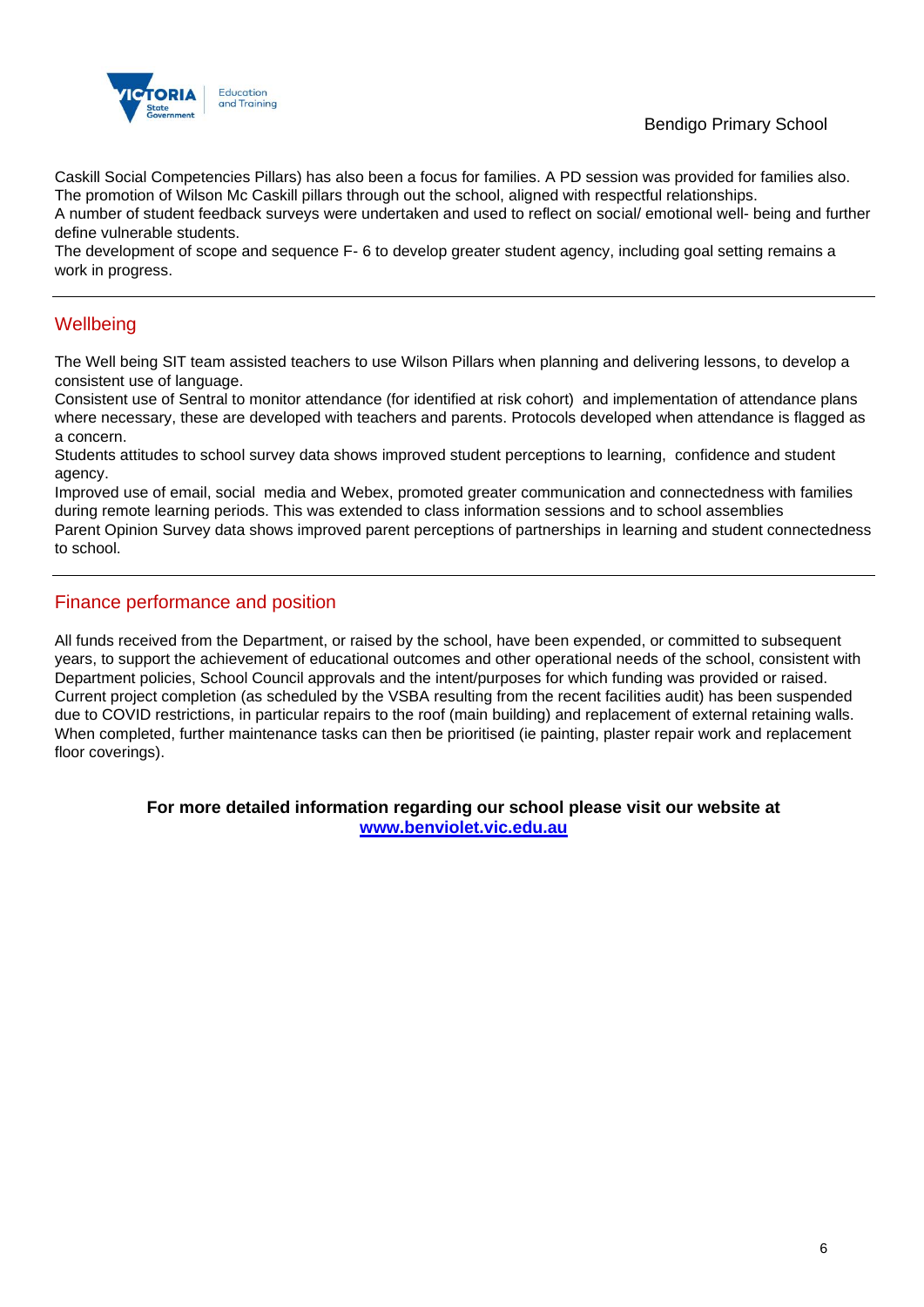

# **Performance Summary**

The Performance Summary for government schools provides an overview of how this school is contributing to the objectives of the Education State and how it compares to other Victorian government schools.

All schools work in partnership with their school community to improve outcomes for children and young people. Sharing this information with parents and the wider school community helps to support community engagement in student learning, a key priority of the Framework for Improving Student Outcomes.

Refer to the 'How to read the Annual Report' section for help on how to interpret this report.

## SCHOOL PROFILE

### **Enrolment Profile**

A total of 198 students were enrolled at this school in 2021, 98 female and 100 male.

4 percent of students had English as an additional language and 4 percent were Aboriginal or Torres Strait Islander.

### **Overall Socio-Economic Profile**

The overall school's socio-economic profile is based on the school's Student Family Occupation and Education index (SFOE).

SFOE is a measure of socio-educational disadvantage of a school, based on educational and employment characteristics of the parents/carers of students enrolled at the school. Possible SFOE band values are: Low, Low-Medium, Medium and High. A 'Low' band represents a low level of socio-educational disadvantage, a 'High' band represents a high level of socio-educational disadvantage.

This school's SFOE band value is: Medium

### **Parent Satisfaction Summary**

The percent endorsement by parents on their school satisfaction level, as reported in the annual Parent Opinion Survey.

Percent endorsement indicates the percent of positive responses (agree or strongly agree) from parents who responded to the survey.



#### **School Staff Survey**

The percent endorsement by staff on School Climate, as reported in the annual School Staff Survey.

Percent endorsement indicates the percent of positive responses (agree or strongly agree) from staff who responded to the survey. Data is suppressed for schools with three or less respondents to the survey for confidentiality reasons.

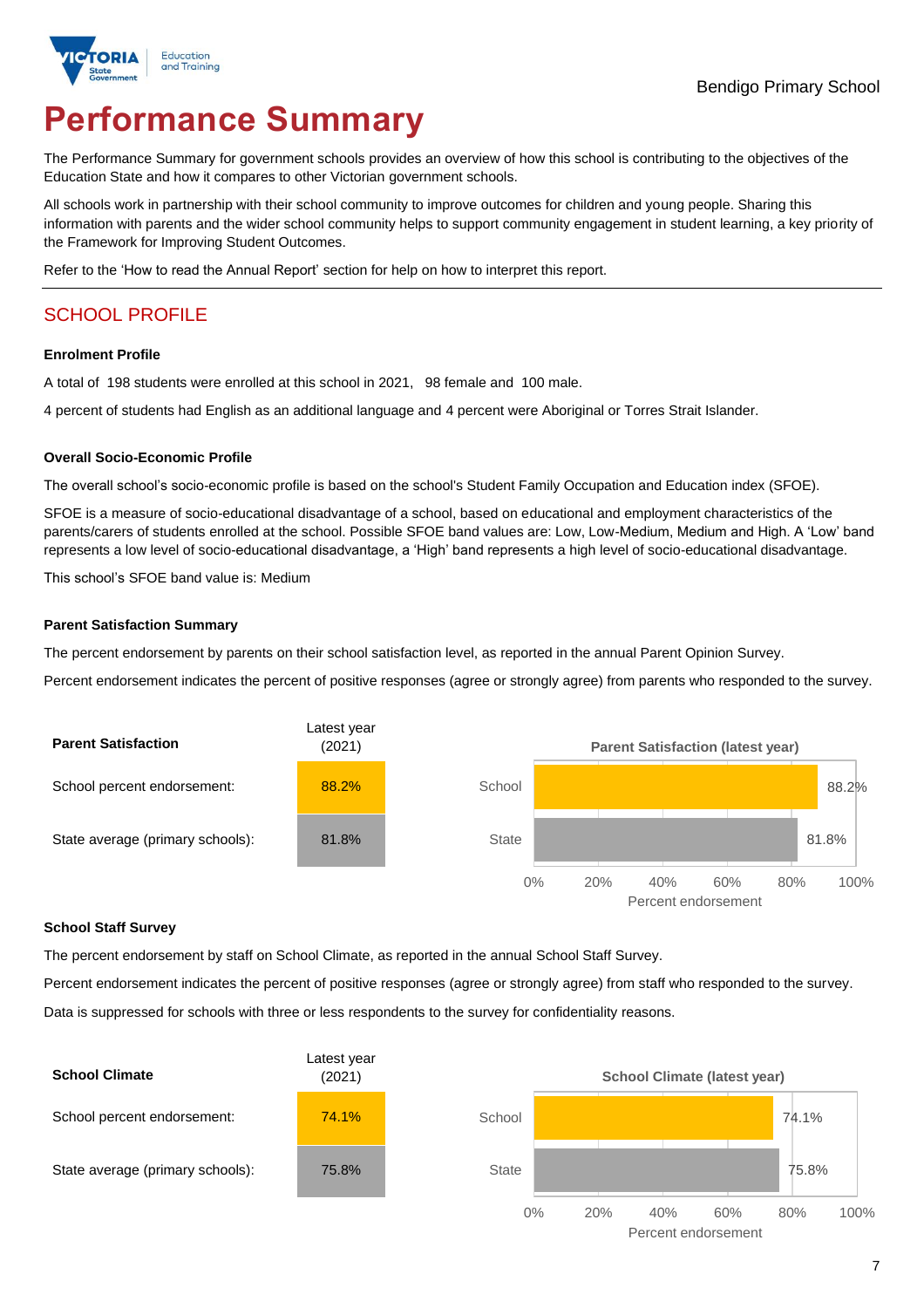

## ACHIEVEMENT

*Key: 'Similar Schools' are a group of Victorian government schools that are like this school, taking into account the school's socioeconomic background of students, the number of non-English speaking students and the size and location of the school.*

### **Teacher Judgement of student achievement**

Percentage of students working at or above age expected standards in English and Mathematics.



Percent students at or above age expected level

| <b>Mathematics</b><br>Years Prep to 6                             | Latest year<br>(2021) |
|-------------------------------------------------------------------|-----------------------|
| School percent of students at or above age<br>expected standards: | 86.2%                 |
| Similar Schools average:                                          | 81.2%                 |
| State average:                                                    | 84.9%                 |

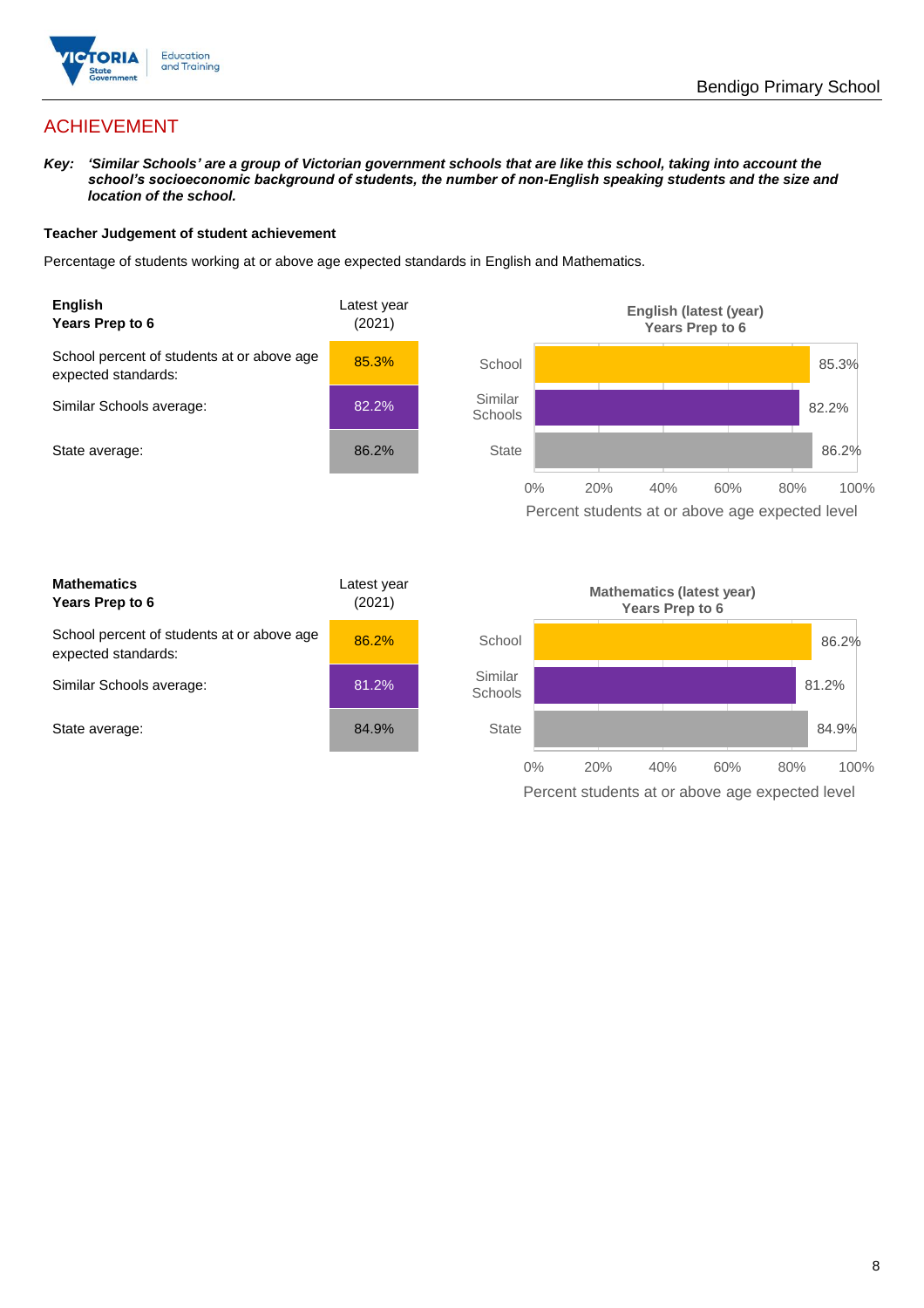

## ACHIEVEMENT (continued)

*Key: 'Similar Schools' are a group of Victorian government schools that are like this school, taking into account the school's socioeconomic background of students, the number of non-English speaking students and the size and location of the school.*

### **NAPLAN**

Percentage of students in the top three bands of testing in NAPLAN.

Note: NAPLAN tests were not conducted in 2020, hence the 4-year average is the average of 2018, 2019 and 2021 data.

| Reading<br>Year 3                                 | Latest year<br>(2021) | 4-year<br>average |                    | <b>NAPLAN Reading (latest year)</b><br>Year <sub>3</sub>                   |
|---------------------------------------------------|-----------------------|-------------------|--------------------|----------------------------------------------------------------------------|
| School percent of students in<br>top three bands: | 75.0%                 | 74.3%             | School             | 75.0%                                                                      |
| Similar Schools average:                          | 69.0%                 | 69.0%             | Similar<br>Schools | 69.0%                                                                      |
| State average:                                    | 76.9%                 | 76.5%             | <b>State</b>       | 76.9%                                                                      |
|                                                   |                       |                   | $0\%$              | 20%<br>40%<br>60%<br>80%<br>100%<br>Percent of students in top three bands |
| Reading<br>Year 5                                 | Latest year<br>(2021) | 4-year<br>average |                    | <b>NAPLAN Reading (latest year)</b><br>Year 5                              |
| School percent of students in<br>top three bands: | 55.6%                 | 60.9%             | School             | 55.6%                                                                      |
| Similar Schools average:                          | 62.5%                 | 61.3%             | Similar<br>Schools | 62.5%                                                                      |
| State average:                                    | 70.4%                 | 67.7%             | <b>State</b>       | 70.4%                                                                      |
|                                                   |                       |                   | $0\%$              | 20%<br>40%<br>60%<br>80%<br>100%<br>Percent of students in top three bands |
|                                                   |                       |                   |                    |                                                                            |
| <b>Numeracy</b><br>Year <sub>3</sub>              | Latest year<br>(2021) | 4-year<br>average |                    | <b>NAPLAN Numeracy (latest year)</b><br>Year <sub>3</sub>                  |
| School percent of students in<br>top three bands: | 57.1%                 | 59.7%             | School             | 57.1%                                                                      |
| Similar Schools average:                          | 61.0%                 | 62.0%             | Similar<br>Schools | 61.0%                                                                      |
| State average:                                    | 67.6%                 | 69.1%             | <b>State</b>       | 67.6%                                                                      |
|                                                   |                       |                   | $0\%$              | 100%<br>20%<br>40%<br>60%<br>80%<br>Percent of students in top three bands |
| <b>Numeracy</b><br>Year 5                         | Latest year<br>(2021) | 4-year<br>average |                    | <b>NAPLAN Numeracy (latest year)</b><br>Year <sub>5</sub>                  |
| School percent of students in<br>top three bands: | 50.0%                 | 60.9%             | School             | 50.0%                                                                      |
| Similar Schools average:                          | 52.9%                 | 49.9%             | Similar<br>Schools | 52.9%                                                                      |
| State average:                                    | 61.6%                 | 60.0%             | State              | 61.6%                                                                      |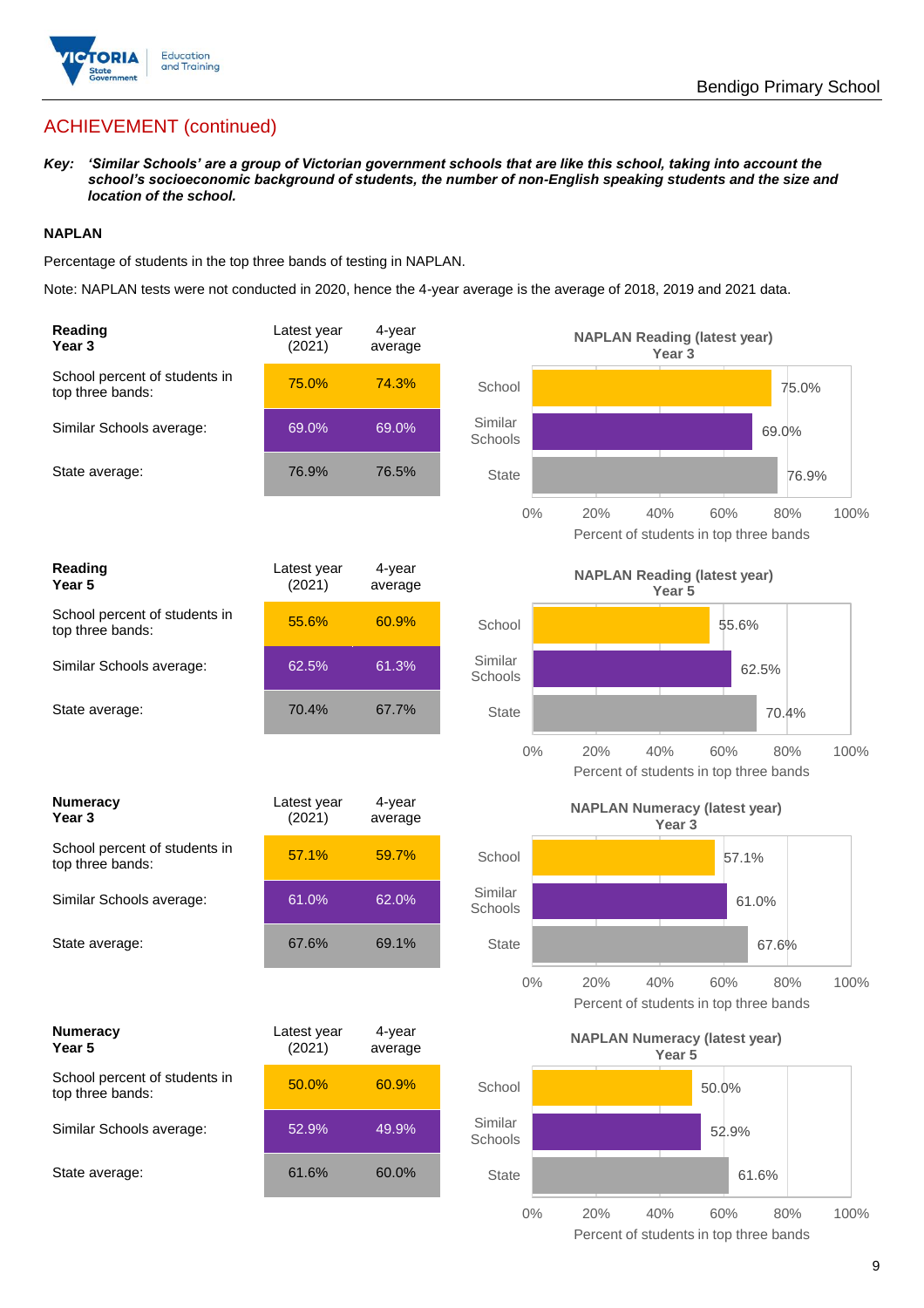

## ACHIEVEMENT (continued)

### **NAPLAN Learning Gain**

NAPLAN learning gain is determined by comparing a student's current year result relative to the results of all 'similar' Victorian students (i.e., students in all sectors in the same year level who had the same score two years prior). If the current year result is in the top 25 percent, their gain level is categorised as 'High'; middle 50 percent is 'Medium'; bottom 25 percent is 'Low'.

### **Learning Gain Year 3 (2019) to Year 5 (2021)**

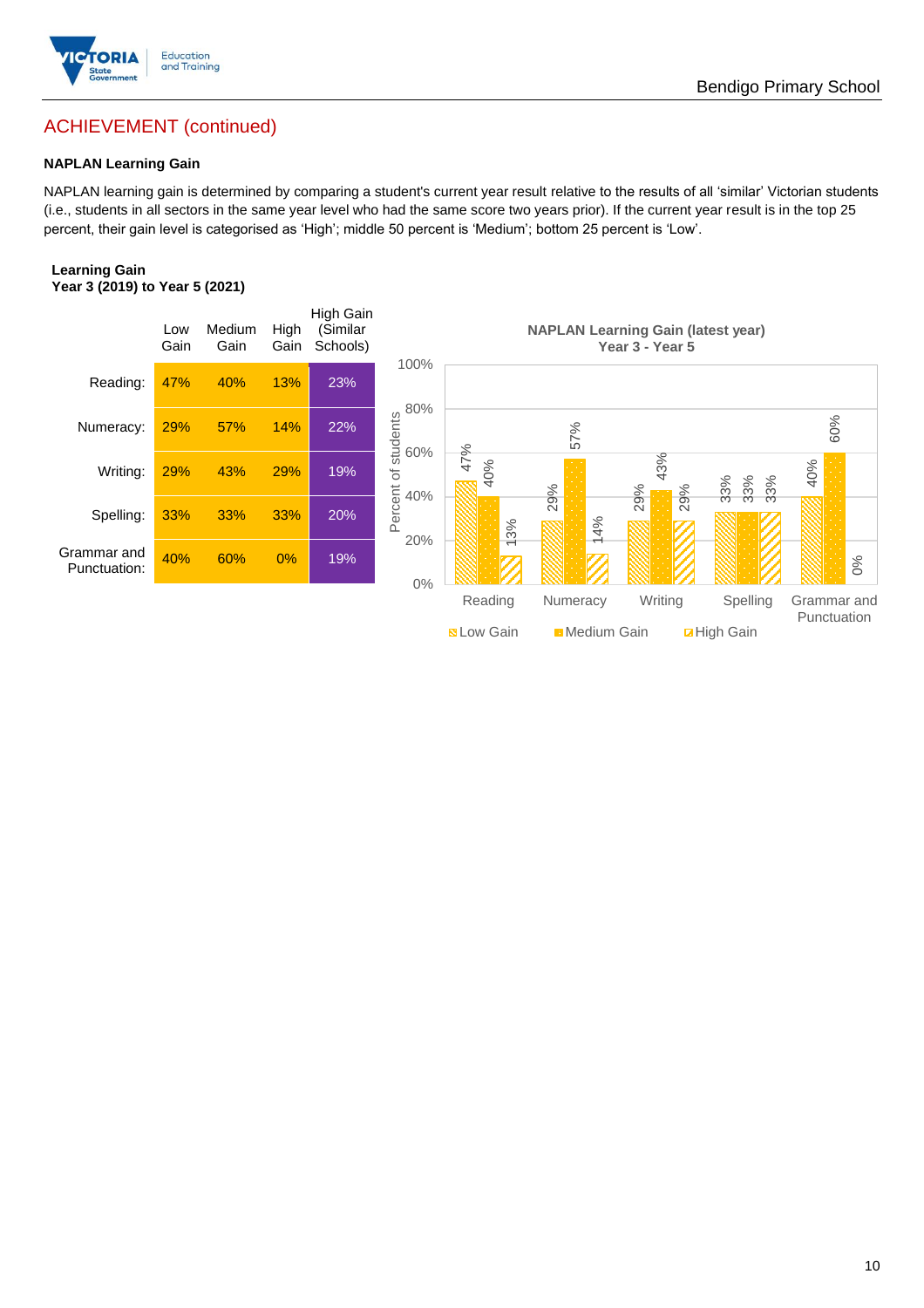

## ENGAGEMENT

*Key: 'Similar Schools' are a group of Victorian government schools that are like this school, taking into account the school's socioeconomic background of students, the number of non-English speaking students and the size and location of the school.*

### **Average Number of Student Absence Days**

Absence from school can impact on students' learning. Common reasons for non-attendance include illness and extended family holidays. Absence and attendance data in 2020 and 2021 may have been influenced by COVID-19.



### **Attendance Rate (latest year)**

|                                             | Prep | Year 1 | Year 2 | Year <sub>3</sub> | Year 4 | Year 5 | Year 6 |
|---------------------------------------------|------|--------|--------|-------------------|--------|--------|--------|
| Attendance Rate by year level<br>$(2021)$ : | 89%  | 93%    | 95%    | 93%               | 94%    | 92%    | 88%    |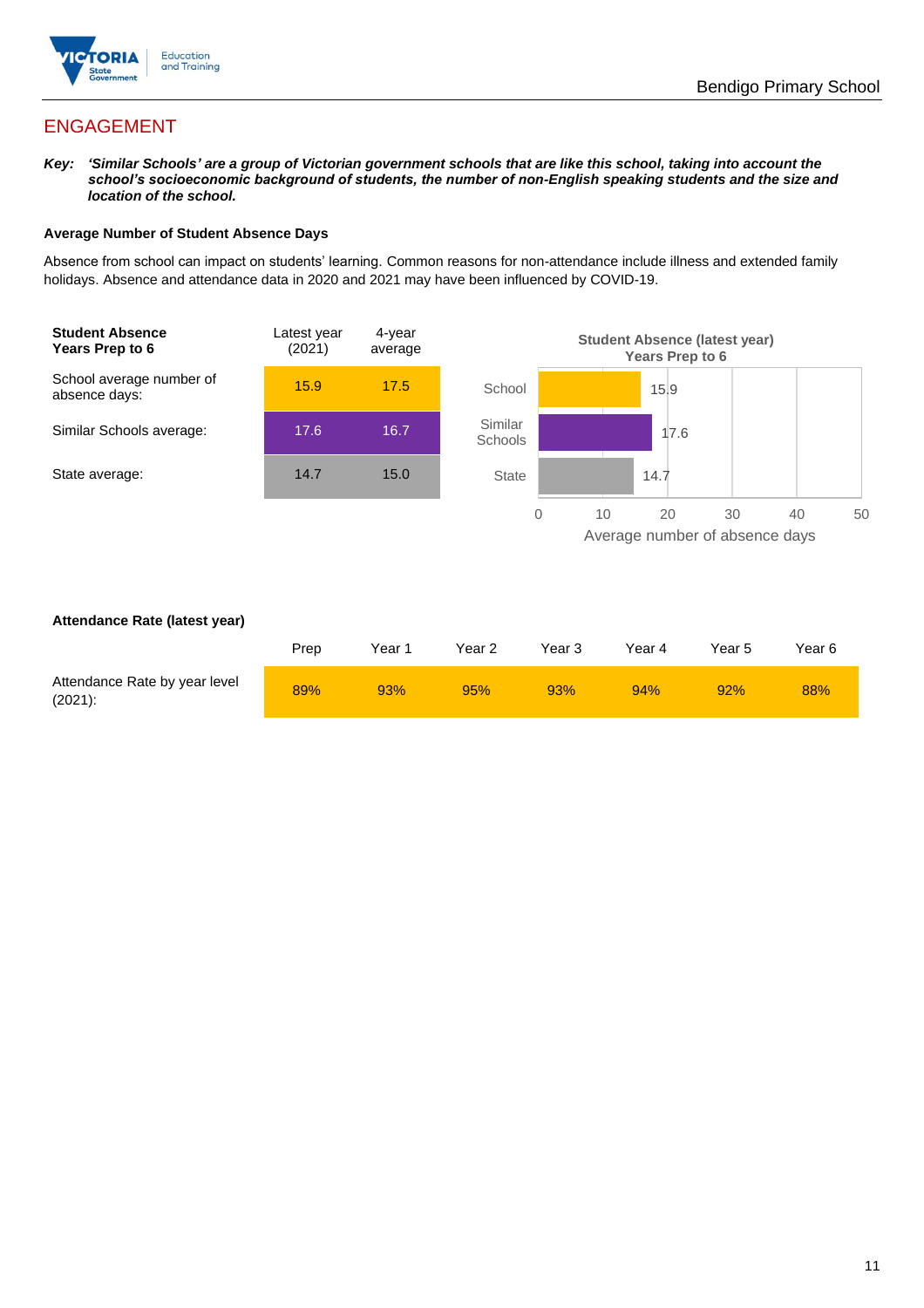

## **WELLBEING**

*Key: 'Similar Schools' are a group of Victorian government schools that are like this school, taking into account the school's socioeconomic background of students, the number of non-English speaking students and the size and location of the school.*

### **Student Attitudes to School – Sense of Connectedness**

The percent endorsement on Sense of Connectedness factor, as reported in the Attitudes to School Survey completed annually by Victorian government school students, indicates the percent of positive responses (agree or strongly agree).



*Due to lower participation rates, differences in the timing of the survey/length of survey period and the general impact of Covid19 across 2020 and 2021, data are often not comparable with previous years or within similar school groups. Care should be taken when interpreting these results.*



### **Student Attitudes to School – Management of Bullying**

The percent endorsement on Management of Bullying factor, as reported in the Attitudes to School Survey completed annually by Victorian government school students, indicates the percent of positive responses (agree or strongly agree).

| <b>Management of Bullying</b><br>Years 4 to 6 | Latest year<br>(2021) | 4-year<br>average |  |
|-----------------------------------------------|-----------------------|-------------------|--|
| School percent endorsement:                   | 87.2%                 | 80.7%             |  |
| Similar Schools average:                      | 76.7%                 | 78.5%             |  |
| State average:                                | 78.4%                 | 79.7%             |  |

*Due to lower participation rates, differences in the timing of the survey/length of survey period and the general impact of Covid19 across 2020 and 2021, data are often not comparable with previous years or within similar school groups. Care should be taken when interpreting these results.*

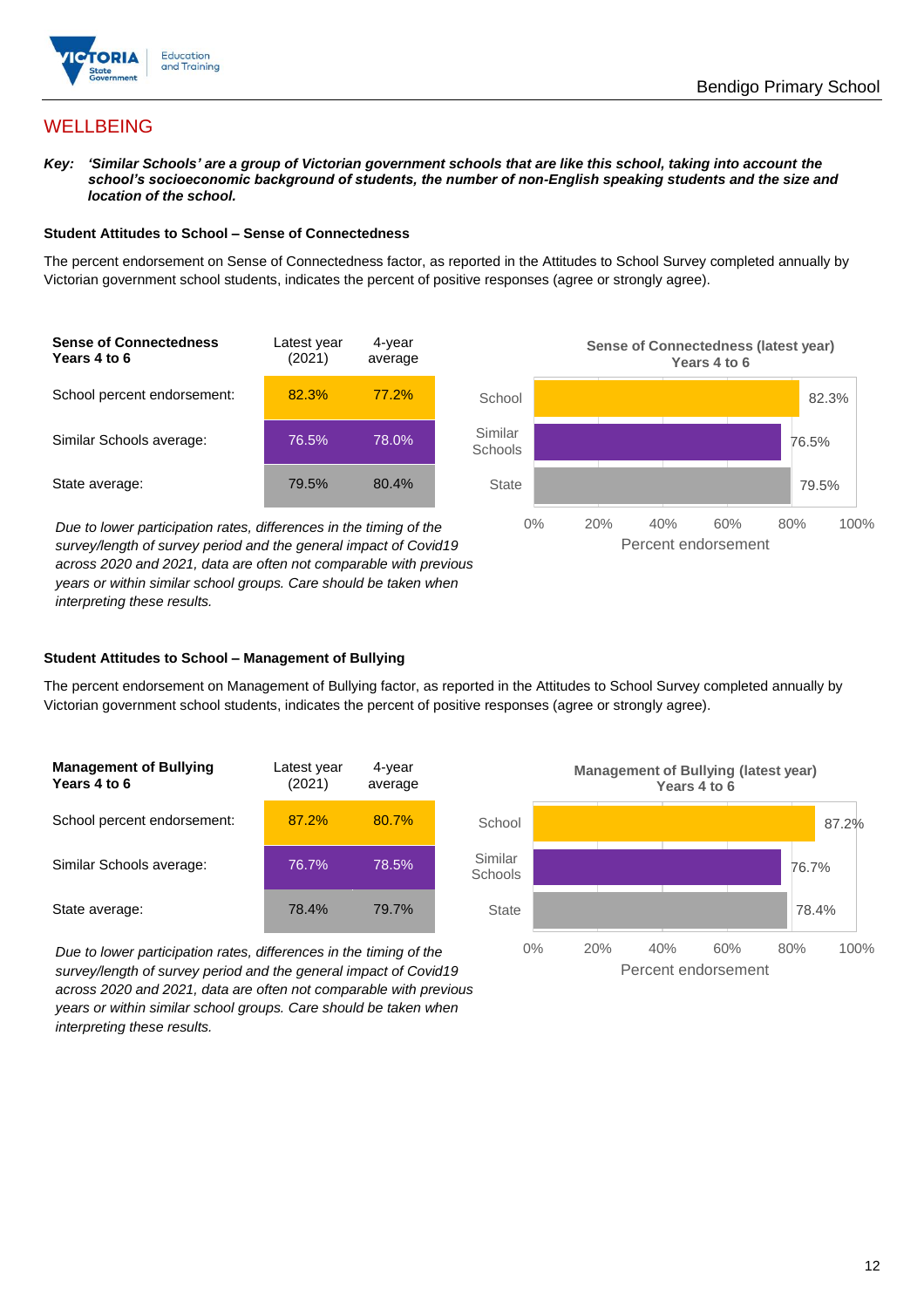

# **Financial Performance and Position**

FINANCIAL PERFORMANCE - OPERATING STATEMENT SUMMARY FOR THE YEAR ENDING 31 DECEMBER, 2021

| <b>Revenue</b>                  | <b>Actual</b> |
|---------------------------------|---------------|
| <b>Student Resource Package</b> | \$2,139,846   |
| Government Provided DET Grants  | \$370,841     |
| Government Grants Commonwealth  | \$0           |
| Government Grants State         | \$0           |
| <b>Revenue Other</b>            | \$14,685      |
| <b>Locally Raised Funds</b>     | \$62,052      |
| <b>Capital Grants</b>           | \$0           |
| <b>Total Operating Revenue</b>  | \$2,587,424   |

| Equity $1$                                          | <b>Actual</b> |
|-----------------------------------------------------|---------------|
| Equity (Social Disadvantage)                        | \$149,131     |
| Equity (Catch Up)                                   | \$0           |
| <b>Transition Funding</b>                           | \$0           |
| Equity (Social Disadvantage - Extraordinary Growth) | \$0           |
| <b>Equity Total</b>                                 | \$149,131     |

| <b>Expenditure</b>                    | <b>Actual</b> |
|---------------------------------------|---------------|
| Student Resource Package <sup>2</sup> | \$2,013,301   |
| Adjustments                           | \$0           |
| <b>Books &amp; Publications</b>       | \$3,319       |
| Camps/Excursions/Activities           | \$37,345      |
| <b>Communication Costs</b>            | \$4,092       |
| Consumables                           | \$97,229      |
| Miscellaneous Expense <sup>3</sup>    | \$22,572      |
| <b>Professional Development</b>       | \$10,102      |
| Equipment/Maintenance/Hire            | \$56,661      |
| <b>Property Services</b>              | \$103,015     |
| Salaries & Allowances <sup>4</sup>    | \$72,743      |
| <b>Support Services</b>               | \$606         |
| Trading & Fundraising                 | \$1,291       |
| Motor Vehicle Expenses                | \$0           |
| Travel & Subsistence                  | \$0           |
| <b>Utilities</b>                      | \$37,938      |
| <b>Total Operating Expenditure</b>    | \$2,460,215   |
| <b>Net Operating Surplus/-Deficit</b> | \$127,208     |
| <b>Asset Acquisitions</b>             | \$20,801      |

(1) The equity funding reported above is a subset of the overall revenue reported by the school.

(2) Student Resource Package Expenditure figures are as of 24 Feb 2022 and are subject to change during the reconciliation process.

(3) Miscellaneous Expenses include bank charges, administration expenses, insurance and taxation charges.

(4) Salaries and Allowances refers to school-level payroll.